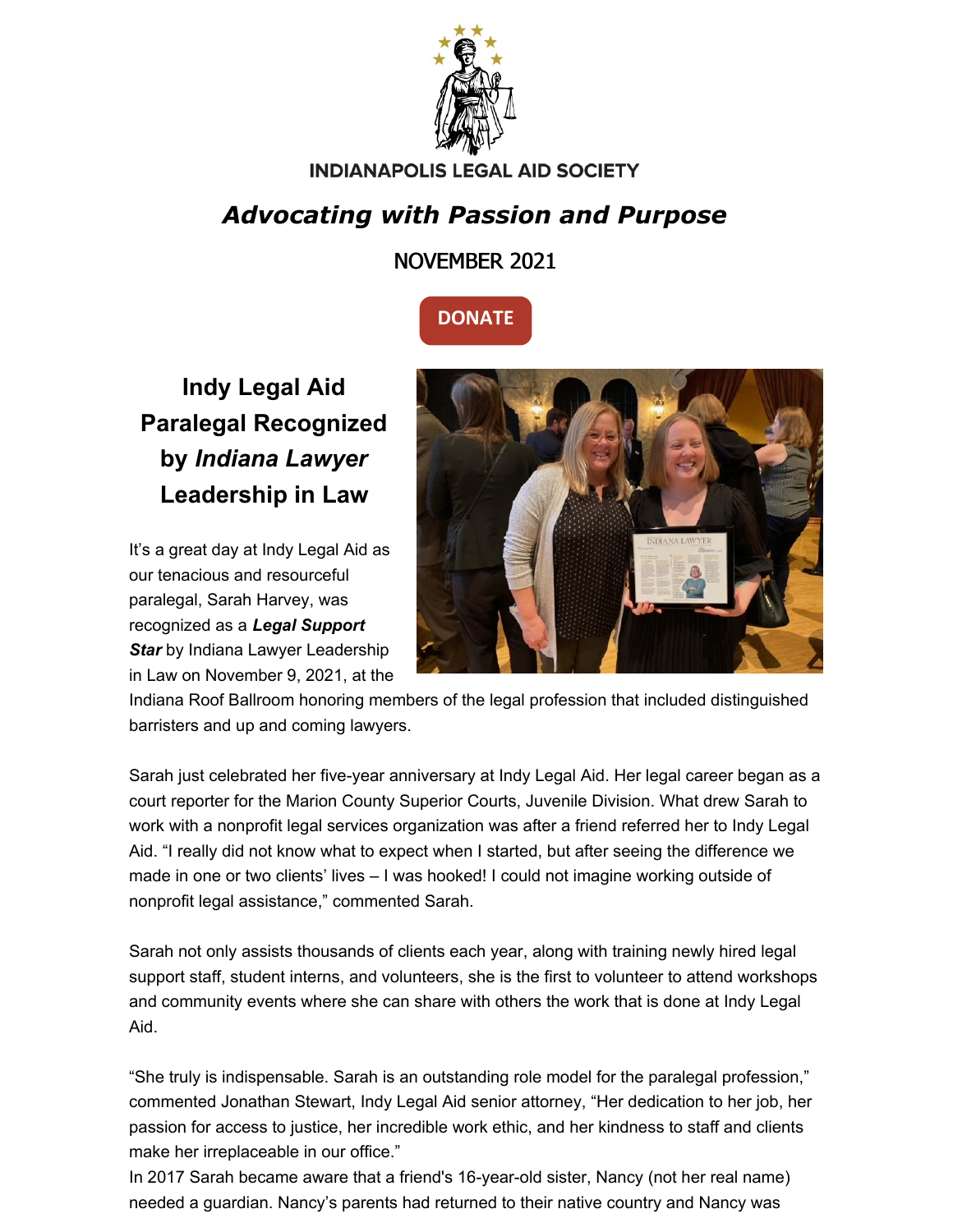living with her brother who worked many hours in his construction job and did not have family support. Nancy did not enjoy school and it looked like she would not be able to graduate. Sarah immediately stepped in to help and petitioned the Court for Guardianship. As soon as Sarah was granted Guardianship, she worked with Nancy on developing an educational plan that would get Nancy excited about going to school and help her get on track to graduate. With Sarah's guidance, Nancy changed schools. Sarah then worked with Nancy's academic counselors to plan a curriculum that would enable Nancy to graduate on time. Nancy did graduate in 2019 and is now an administrator for a construction company. Sarah's Guardianship of Nancy made a pivotal difference in Nancy's life. In Nancy's words, "Selfless, kind, responsible, compassionate, and courageous are just a few examples that makeup Sarah. I now thank God I had such a wonderful person in my life during what felt to be the toughest time and to teach me and lead me to become the woman I am today. I deeply wholeheartedly thank Sarah for allowing me to change my future and for always pushing me to my full potential". At the time Sarah stepped up to assume personal responsibility for the care and success of this 16-year-old child, Sarah was herself only 23 years old. Sarah not only works in a job that allows her to follow her passion of helping the underserved and advocating for access to justice, but she also lives these values every day.



"Every day, Sarah's smile, energy, and positive attitude make an impact in our office. We know as attorneys that Sarah makes our jobs easier," said Indy Legal Aid attorney, Laurie Goggins. "However, the reason we as an office unanimously wanted to nominate her for this award is that Sarah inspires not only us to be better lawyers but to be better people."

#### **Congratulations Sarah!**

*Photos: Sarah with her mother, Shelly Harvey; Sarah with Indy Legal Aid staff members Richeleine Fraide, Reema Mahmood, and Jonathan Stewart.*



## **Impressive Lineup of Speakers and Topics at December 2nd CLE**

Since sending the CLE eblast two weeks ago, we have added more speakers and topics to the lineup. To date, there are 22 speaker – 10 of which are judges. Here's the

list, but a few more to come before December 2.

The "Shadow Docket" in Indiana Hon. Frank Sullivan, Jr. Summary Judgment Shenanigans Hon. Jane Magnus-Stinson Media Today: Distrust, Polarization & Anger Jeffrey Smulyan Civility in Ethics James Bell How to Make the Best of a Bad Situation Adrienne Meiring Litigating a Red Flag Case Guy Relford Motions Practice in the Court of Appeals Hon. Cale Bradford Navigating Federal Civil Practice Challenges John Maley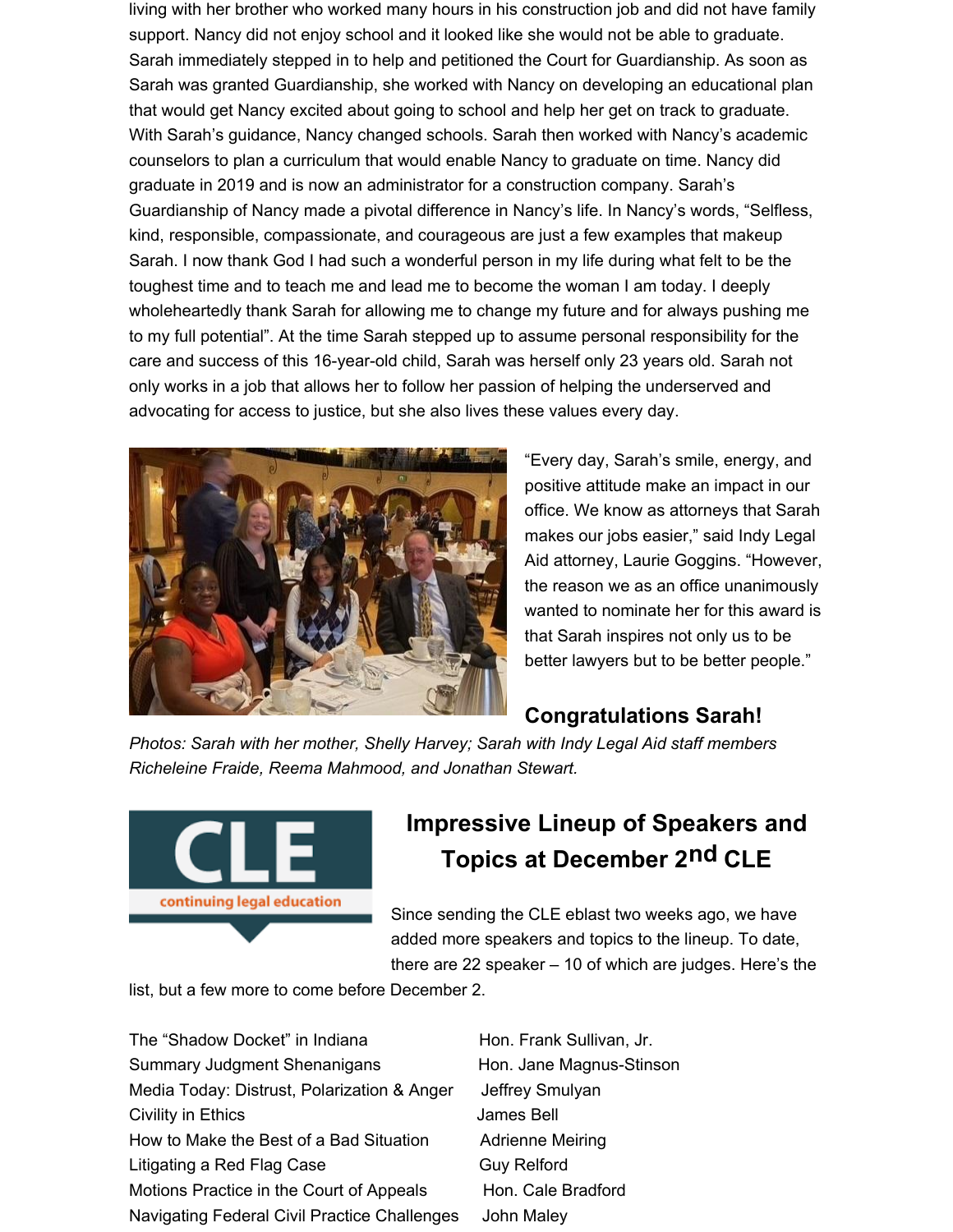Dealing with Different Judges Hon. Michael Brennan Words Matter – Statutory Construction Hon. Martha Blood Wentworth ROI of Pro Bono Services **Access** Jimmie McMillian Reversible Error **Exercise Exercise Exercise Exercise Exercise Additional Hon. Edward Najam, Jr.** Trial Strategies from the Plaintiff's Perspective Lee Christie & Anthony Patterson What Not To Do, Say, and Wear in Court Hon. Robert Altice, Jr. & Hon. Melissa May NCAA or Sports Law topic Scott Bearby Lessons from 50+ Years of Criminal Law James Voyles, Jr. The Art of Communication Gary Varvel How to Avoid a Bad Situation **Hon.** Steven David TBD **Hon.** Derek Molter TBD David Herzog

For more information regarding the event and how to register in-person or virtual, visit **HERE.**

## **NOVEMBER SUCCESS STORY**

Indy Legal Aid provides direct assistance to participants in the Re-Entry Court and Drug Treatment Court programs of the Marion County Problem Solving Courts. In September, a Re-Entry Court team referred a participant to Indy Legal Aid.



The client, "Megan" needed assistance reinstating her

Driver's License, along with addressing a past due child support order. Megan was recently released from incarceration and was unable to afford making payments for the current and past due child support amounts. Additionally, Megan's child had been in foster care for years and was in the process of being adopted.

Indy Legal Aid attorney, Andrea Sneden, contacted the Child Support Division of the Marion County Prosecutor's Office. Andrea explained that the child had not been in the care of either parent for years and was in the process of being adopted. Andrea provided the Prosecutor's Office with documentation and additional information from Megan. The Prosecutor's Office agreed to terminate the current child support obligation and issued Megan a credit from that date that the child was placed in foster care, which reduced her arrears balance.

Andrea reviewed Megan's driver record and provided her with additional information regarding BMV insurance requirements, such as insurance and the Driver Safety Program. Andrea then contacted the Prosecutor in Traffic Court regarding active suspensions on Megan's driver record from Failure to Pay cases. The Prosecutor agreed to waive the balance owed and dismiss the outstanding cases, which saved Megan from having to pay \$490 in outstanding fines. Andrea then filed a motion with the court to waive the reinstatement fee of \$1,400.

Andrea's efforts resulted in Megan having the ability to start fresh, not being hampered by expensive fines and fees. Now she is able to move on more positively with her life.

## **GivingTuesday – The World's Biggest Day of Generosity**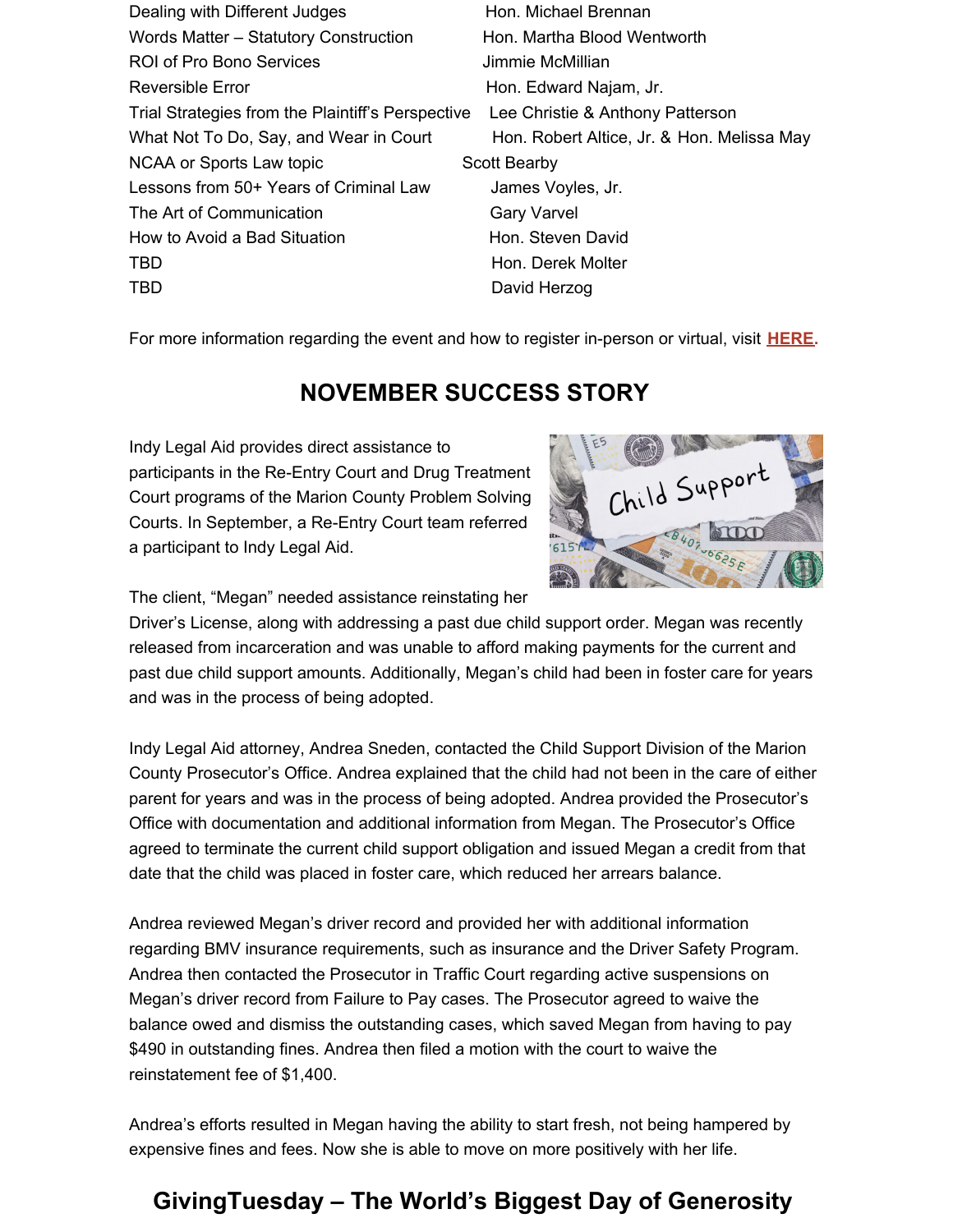### **– Tuesday, November 30**



GivingTuesday is a global generosity movement unleashing the power of radical generosity. It was created in 2012 as a simple idea: a day that encourages people to do good. Since then, it has grown

into a year-round global movement that inspires hundreds of millions of people to give, collaborate, and celebrate generosity.

Please consider giving to Indy Legal Aid's Holiday Campaign that helps change the lives thousands of underserved Hoosiers each year. You can donate online **HERE** or by sending a check to:

> Holiday Campaign Indianapolis Legal Aid Society 600 N. Alabama St., Ste 122 Indianapolis, IN 46204

# **Volunteer Opportunities**



Indy Legal Aid has a number of volunteer opportunities for attorneys, students, and the general public. For attorneys, we have pro bono cases, internships for students, and our spring and fall events, along with light office work.

For more information, click **here**.

# **No time to volunteer? Donate now!**



We have several ways for you to make a difference in the lives of our most vulnerable Hoosiers in Central Indiana. Approximately \$.90 of every dollar donated to Indianapolis Legal Aid Society is directly used to